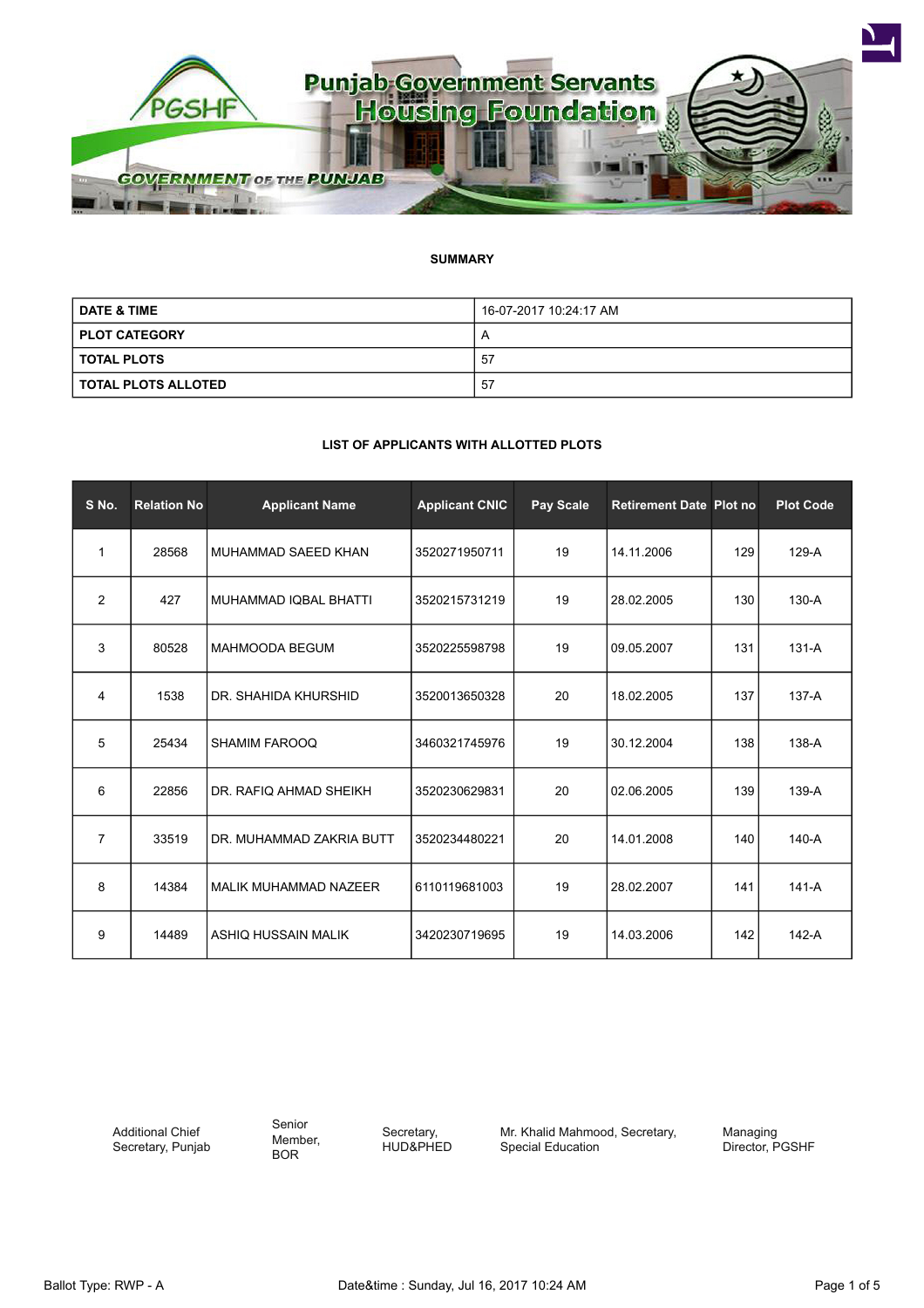| S No. | <b>Relation No</b> | <b>Applicant Name</b>       | <b>Applicant CNIC</b> | Pay Scale | <b>Retirement Date Plot no</b> |     | <b>Plot Code</b> |
|-------|--------------------|-----------------------------|-----------------------|-----------|--------------------------------|-----|------------------|
| 10    | 4539               | <b>ASHIQ HUSSAIN BHATTI</b> | 3510242834645         | 19        | 31.12.2006                     | 143 | 143-A            |
| 11    | 5310               | PROF. DR. YASMIN LODHI      | 3520227999294         | 20        | 14.02.2008                     | 144 | 144-A            |
| 12    | 3903               | <b>SYED KAMAL HYDER</b>     | 3520227596275         | 20        | 20.11.2005                     | 145 | 145-A            |
| 13    | 4211               | SHUJAAT MAND KHAN SHERWANI  | 3230455275647         | 19        | 10.12.2007                     | 146 | 146-A            |
| 14    | 25112              | SHABBIR NAYYAR              | 3520230256383         | 19        | 31.12.2006                     | 147 | 147-A            |
| 15    | 13885              | MUHAMMAD ASHRAF AZIZ        | 3630290733817         | 19        | 11.03.2006                     | 163 | 163-A            |
| 16    | 14244              | <b>ZAHIDA PARVEEN</b>       | 3440215986552         | 20        | 23.11.2007                     | 164 | 164-A            |
| 17    | 155                | ZAHIDA RAFIQ                | 3520225075886         | 20        | 31.10.2006                     | 165 | 165-A            |
| 18    | 19182              | <b>FAKHRA JAVED</b>         | 3520222947722         | 19        | 31.08.2007                     | 166 | 166-A            |
| 19    | 7281               | <b>GHULAM NABI</b>          | 3520253261875         | 19        | 31.01.2006                     | 320 | 320-A            |
| 20    | 18073              | DR. BASHIR AHMAD            | 3740552167097         | 19        | 26.06.2006                     | 321 | 321-A            |
| 21    | 10783              | MUHAMMAD MOHSIN SHERAZI     | 3830211810359         | 20        | 30.04.2007                     | 322 | 322-A            |
| 22    | 18135              | <b>HAMIDA</b>               | 3460178631332         | 19        | 01.07.2005                     | 323 | 323-A            |
| 23    | 10075              | SAADAT ALI CH.              | 3520284246347         | 20        | 09.01.2008                     | 349 | 349-A            |
| 24    | 12552              | MOHAMMAD ASLAM              | 3410256017501         | 20        | 31.12.2007                     | 350 | 350-A            |

Additional Chief Secretary, Punjab

Senior Member, BOR

Secretary, HUD&PHED Mr. Khalid Mahmood, Secretary, Special Education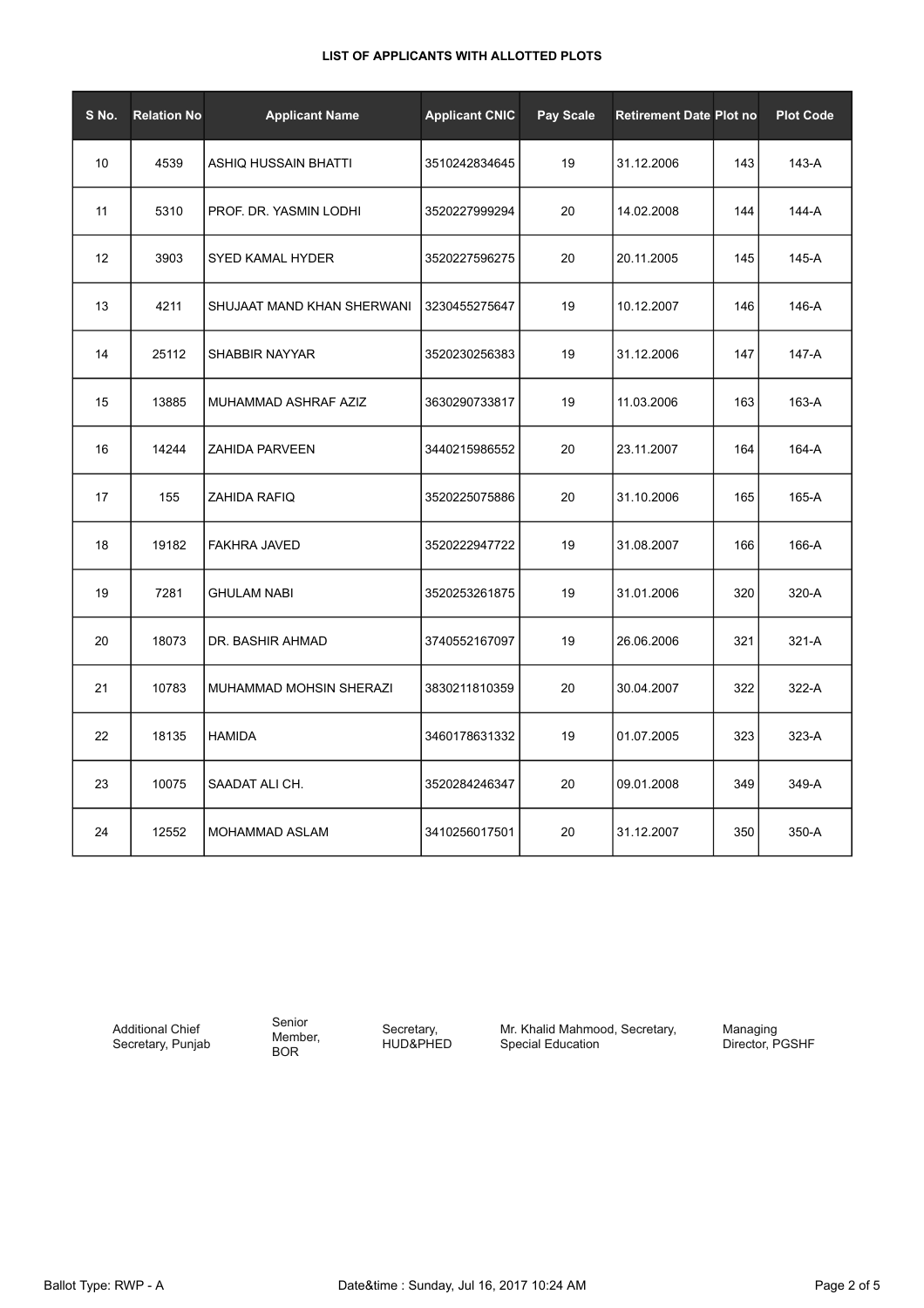| S No. | <b>Relation No</b> | <b>Applicant Name</b>              | <b>Applicant CNIC</b> | Pay Scale | <b>Retirement Date Plot no</b> |     | <b>Plot Code</b> |
|-------|--------------------|------------------------------------|-----------------------|-----------|--------------------------------|-----|------------------|
| 25    | 23140              | NASREEN AKHTAR RANA                | 3520114863268         | 19        | 14.06.2006                     | 351 | 351-A            |
| 26    | 1547               | <b>ABDUL GHANI</b>                 | 3520225253195         | 20        | 14.08.2006                     | 352 | 352-A            |
| 27    | 5177               | TASNEEM SAEED                      | 3520220277512         | 19        | 29.04.2007                     | 353 | 353-A            |
| 28    | 38592              | RANA MEHRBAN ALI                   | 3230307942659         | 19        | 14.01.2007                     | 354 | 354-A            |
| 29    | 30622              | <b>KHALID MAHMOOD</b>              | 3130410711221         | 19        | 31.12.2006                     | 355 | 355-A            |
| 30    | 1947               | MUHAMMAD ARSHED                    | 3310091623421         | 19        | 03.11.2005                     | 369 | 369-A            |
| 31    | 23103              | SAJJAD HUSSAIN NASIM               | 3520228141599         | 20        | 28.02.2007                     | 370 | 370-A            |
| 32    | 5707               | DR. MIAN MUHAMMAD IZHAR-UL-<br>HAQ | 3520224720911         | 19        | 28.07.2007                     | 395 | 395-A            |
| 33    | 21340              | SURRAYA RAMZAN KHALID              | 3630203900280         | 20        | 31.12.2005                     | 396 | 396-A            |
| 34    | 29490              | MUHAMMAD ABDUL KUDOOS              | 3520280670044         | 20        | 31.10.2005                     | 411 | 411-A            |
| 35    | 8774               | ZAHEER-UL-HASAN NAQVI              | 3520221964427         | 19        | 05.05.2005                     | 412 | 412-A            |
| 36    | 13236              | CH. MUHAMMAD JAMEEL                | 3520221383559         | 19        | 14.12.2005                     | 419 | 419-A            |
| 37    | 11927              | <b>ALAM KHAN NIAZI</b>             | 3830210705211         | 19        | 04.11.2007                     | 420 | 420-A            |
| 38    | 13595              | NASEEM MUZAFFAR KAZMI              | 3740173307170         | 19        | 15.01.2007                     | 421 | 421-A            |
| 39    | 20292              | ZAHIDA SHAMIM                      | 3520228406824         | 19        | 19.06.2006                     | 422 | 422-A            |
| 40    | 15135              | DR. SALMA IQBAL NAIK               | 3520253728588         | 20        | 17.06.2006                     | 423 | 423-A            |

Additional Chief Secretary, Punjab Senior Member, BOR

Secretary, HUD&PHED Mr. Khalid Mahmood, Secretary, Special Education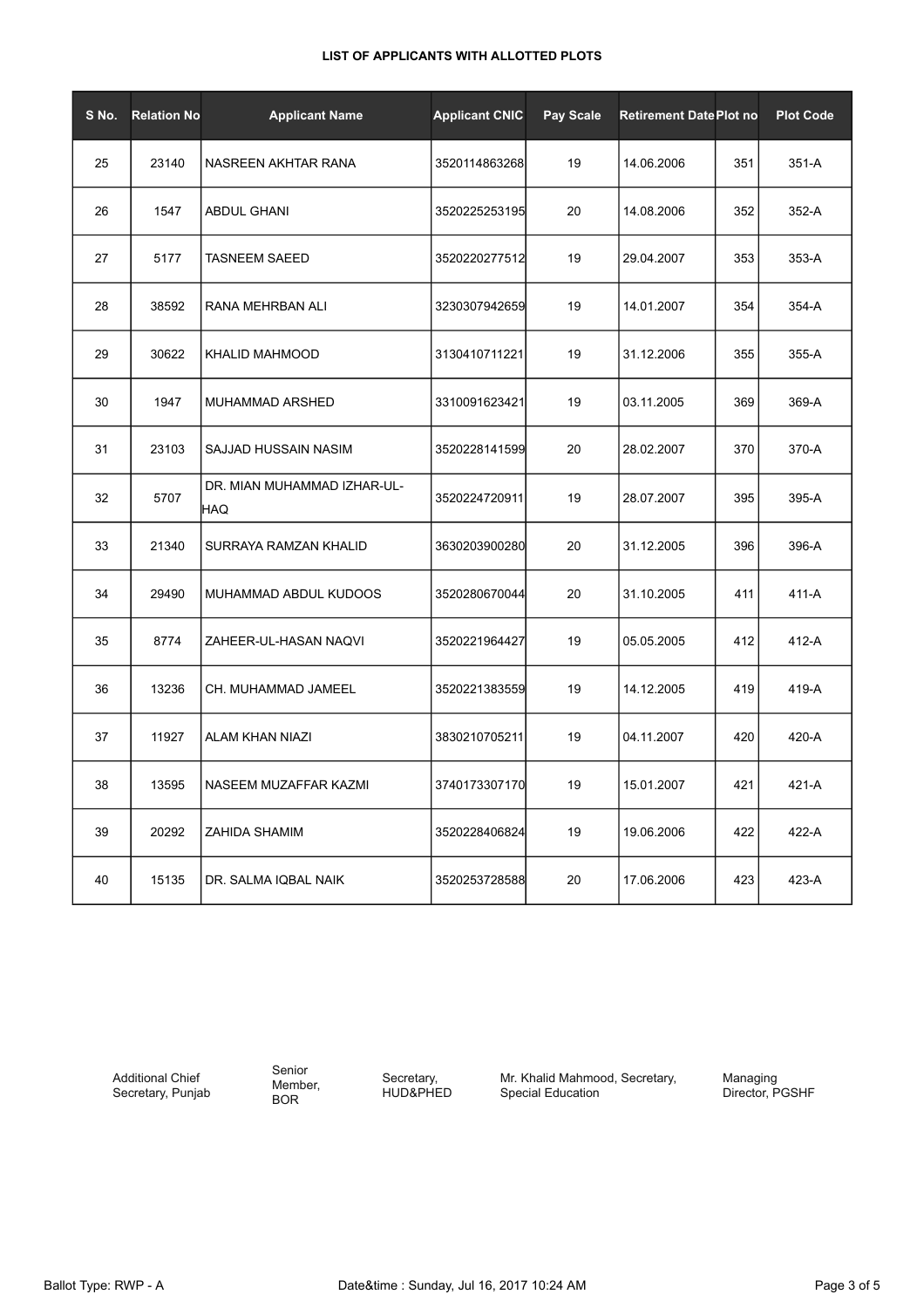| S No. | <b>Relation No</b> | <b>Applicant Name</b>     | <b>Applicant CNIC</b> | Pay Scale | <b>Retirement Date Plot no</b> |     | <b>Plot Code</b> |
|-------|--------------------|---------------------------|-----------------------|-----------|--------------------------------|-----|------------------|
| 41    | 1143               | MUHAMMAD TARIQ            | 3520256701457         | 19        | 18.01.2005                     | 424 | 424-A            |
| 42    | 6328               | NAEEMA TAHIR              | 3520206411142         | 20        | 30.10.2007                     | 425 | 425-A            |
| 43    | 15365              | MUSSARRAT SALAHUDDIN      | 3520221321254         | 19        | 04.10.2006                     | 426 | 426-A            |
| 44    | 12635              | <b>TANVIR IBRAHIM</b>     | 3520142311090         | 19        | 24.06.2007                     | 433 | 433-A            |
| 45    | 23433              | KAUSAR MASHHADI           | 3520113539824         | 20        | 13.07.2006                     | 531 | 531-A            |
| 46    | 13603              | DR. TAHIRA SHAMIM ABBAS   | 6110161349252         | 19        | 21.02.2007                     | 532 | 532-A            |
| 47    | 19311              | KHALIDA JAVAID            | 3520222959600         | 20        | 01.02.2007                     | 533 | 533-A            |
| 48    | 12579              | WAJEEHA SULTANA           | 3520014813058         | 19        | 21.08.2006                     | 534 | 534-A            |
| 49    | 25036              | <b>FALAK NAZ ALI</b>      | 3520223547099         | 19        | 31.10.2006                     | 553 | 553-A            |
| 50    | 4349               | NIGHAT RASHEED            | 3520203086640         | 19        | 23.07.2007                     | 554 | 554-A            |
| 51    | 80473              | <b>GHULAM SARWAR RIAZ</b> | 3120202940677         | 20        | 04.03.2006                     | 555 | 555-A            |
| 52    | 21098              | ARSHAD IQBAL              | 3520225813747         | 19        | 21.04.2007                     | 556 | 556-A            |
| 53    | 15487              | <b>MANZOOR IMTIAZ</b>     | 3520112988128         | 19        | 02.12.2006                     | 557 | 557-A            |
| 54    | 1563               | CH. ABDUL GHAFFAR         | 3520227983183         | 20        | 07.04.2007                     | 558 | 558-A            |
| 55    | 15625              | QAMAR-UN-NISA             | 3520203942700         | 19        | 08.08.2006                     | 559 | 559-A            |
| 56    | 20128              | MUHAMMAD MAZHAR IQBAL     | 3520266941071         | 19        | 15.10.2006                     | 560 | 560-A            |

Additional Chief Secretary, Punjab Senior Member, BOR

Secretary, HUD&PHED Mr. Khalid Mahmood, Secretary, Special Education